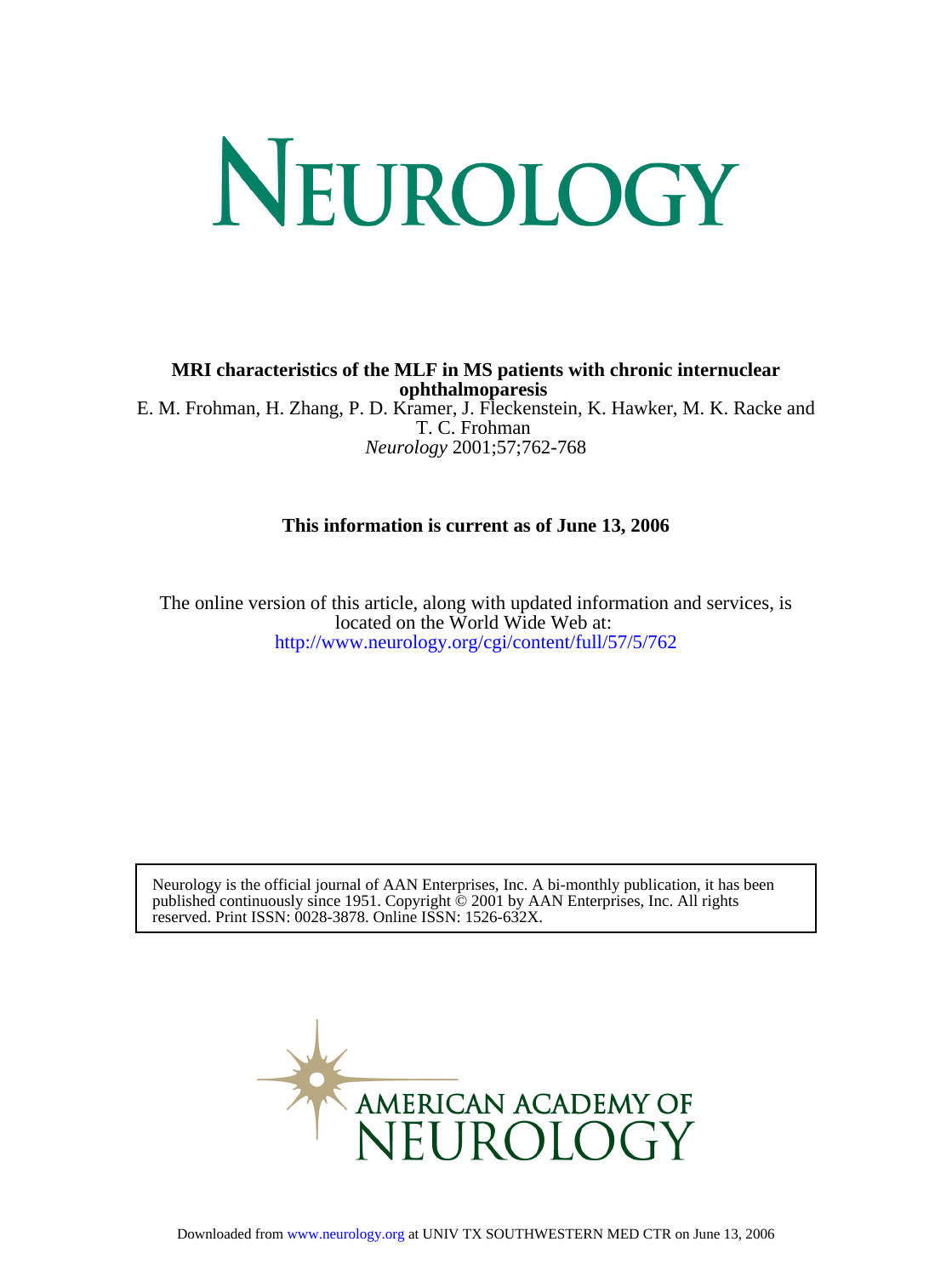# **CME MRI characteristics of the MLF in MS patients with chronic internuclear ophthalmoparesis**

E.M. Frohman, MD, PhD; H. Zhang, MD, PhD; P.D. Kramer, MD; J. Fleckenstein, MD; K. Hawker, MD; M.K. Racke, MD; and T.C. Frohman, BA

**Article abstract—***Objective:* The authors imaged the medial longitudinal fasciculus (MLF) in 58 patients with MS and chronic internuclear ophthalmoparesis (INO) to determine which MRI technique best shows the characteristic lesion associated with this ocular motor syndrome. *Methods:* Using quantitative infrared oculography, the authors determined the ratios of abduction to adduction for velocity and acceleration, to confirm the presence of INO and to determine the severity of MLF dysfunction in 58 patients with MS and INO. Conventional MRI techniques, including proton density imaging (PDI), T2-weighted imaging, and fluid-attenuated inversion recovery (FLAIR) imaging, were used to ascertain which technique best shows MLF lesions within the brainstem tegmentum. T1-weighted imaging was performed to determine the frequency of brainstem tegmentum hypointensities. *Results:* All patients studied had evidence of an MLF lesion hyperintensity on PDI, whereas T2-weighted imaging and FLAIR imaging showed these lesions in 88% and 48% of patients, respectively. With PDI, dorsomedial tegmentum lesions were seen in the pons in 93% of patients and in the midbrain of 66% of patients. Lesions were observed at both locations in 59% of patients. One patient had an MLF lesion with a corresponding T1 hypointensity. *Conclusions:* PDI best shows the MLF lesion in patients with MS and INO. NEUROLOGY 2001;57:762–768

The use of MR techniques has substantially improved our ability to confirm the diagnosis of MS, monitor therapeutic responses to drug treatments, and to monitor the progression of the disease process.1-7 In general, there appears to be a weak correlation between the neuroanatomic burden of disease, as measured by brain MRI, and clinical disability.8-12 There appears to be a more convincing correlation between white matter imaging abnormalities associated with isolated neurologic syndromes, such as optic neuritis and internuclear ophthalmoparesis (INO).13-16 INO is one of the most localizing brainstem syndromes in patients with MS and has been observed in 17% to 41% of patients.17-19 INO is characterized by adduction slowing, with or without eye movement limitation, and abduction nystagmus in the fellow eye during horizontal saccades. This characteristic abnormality is related to a lesion in the medial longitudinal fasciculus (MLF) in the pontine or midbrain tegmentum, which is most commonly caused by MS.<sup>20</sup> The high frequency of this syndrome in patients with MS may relate to the localization of the ocular motor apparatus in the region of the brainstem periventricular zone, an area that is highly predisposed to inflammatory demyelination.

Internuclear ophthalmoparesis is best confirmed with the use of eye movement recordings and the calculation of the ratio of saccade pairs (abducting eye to adducting eye) for velocity and acceleration, the versional disconjugacy index (VDI).21-23 Many patients with INO have been shown to have MRI abnormalities on T2-weighted images, corresponding to the MLF in the pontine and midbrain tegmentum.13,24-26 MRI may be helpful in confirming a lesion in the MLF, but not all patients with INO have been reported to have characteristic lesions.13,24,25,27,28 To date, there has been no detailed analysis confirming the superiority of specific MR techniques in showing the greatest lesion conspicuity in the MLF. We report

#### **See also pages 751 and 887**

Downloaded from [www.neurology.org](http://www.neurology.org) at UNIV TX SOUTHWESTERN MED CTR on June 13, 2006

From the Departments of Neurology (Drs. E.M. Frohman, Zhang, Hawker, Racke, and T.C. Frohman), Ophthalmology (Dr. E.M. Frohman), and Radiology (Dr. Fleckenstein), University of Texas Southwestern Medical Center, Dallas; and New Jersey Neuroscience Institute (Dr. Kramer), Seton Hall University, Edison, NJ.

Supported by the National Multiple Sclerosis Society (E.M.F., M.K.R.), the Yellow Rose Foundation (E.M.F., M.K.R.), and the Hawn Foundation (E.M.F.). Received December 28, 2000. Accepted in final form April 24, 2001.

Address correspondence and reprint requests to Dr. E. M. Frohman, Department of Neurology, University of Texas Southwestern Medical Center at Dallas, 5323 Harry Hines Boulevard, Dallas, TX 75235; e-mail: efrohm@mednet.swmed.edu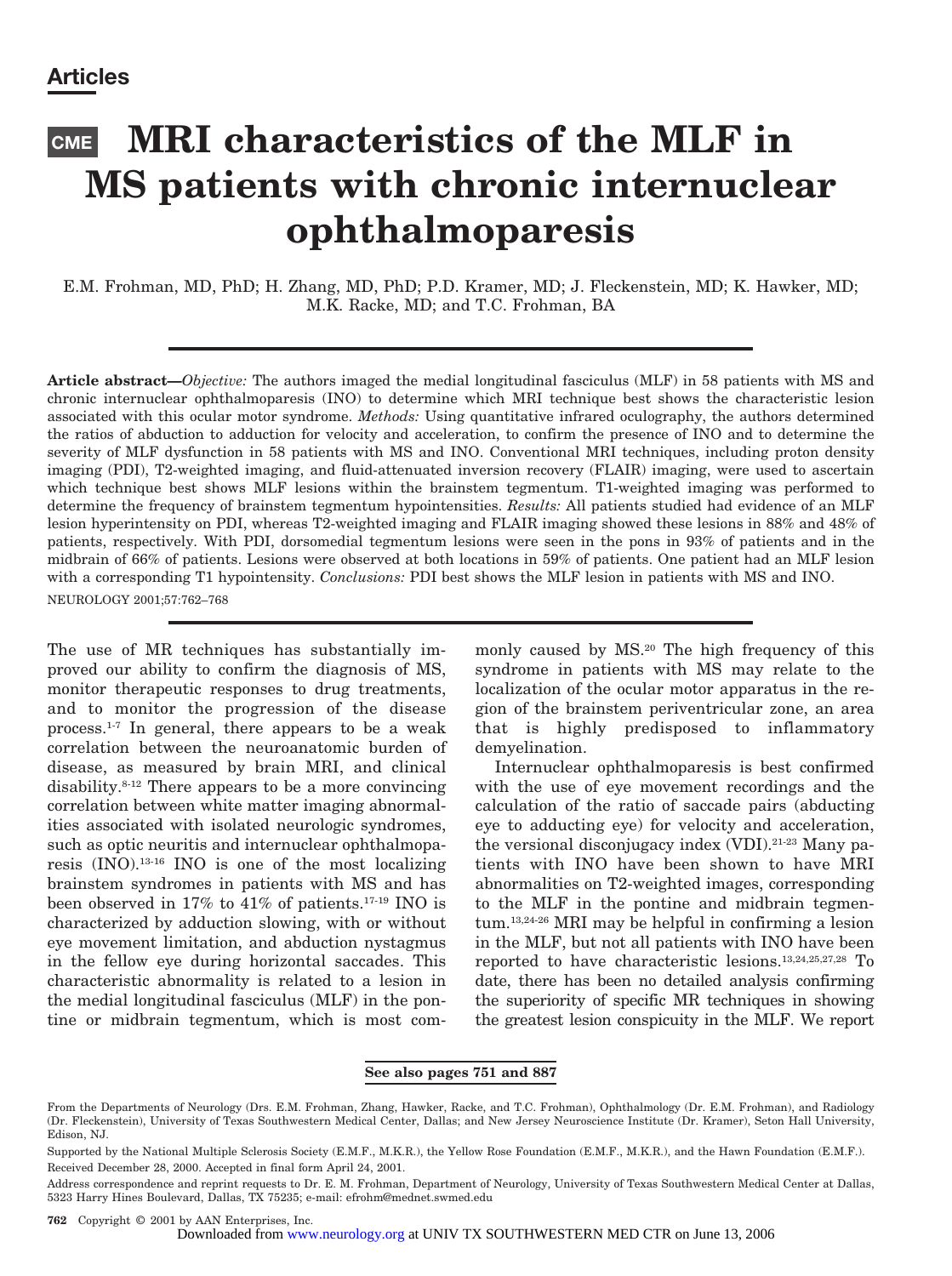the results of our investigation into the MRI characteristics of the MLF lesion in 58 patients with definite MS and oculographically confirmed chronic INO.

**Methods.** *Patient characteristics.* We studied 58 patients with clinically definite MS who had evidence of chronic INO  $(n = 109)$  that were clinically evident for at least 6 months and confirmed by quantitative infrared oculography. The study protocol was approved by the University of Texas Southwestern Medical School's investigative review board.

*Eye movement recording techniques.* Our objective was to confirm adduction slowing consistent with INO and to show evidence of occult INO in the other eye, in those patients that clinically appeared to have unilateral INO. Furthermore, we sought to determine whether the severity of the INO would correlate with the presence of the MLF lesion on different conventional MRI techniques.

Eye movements were recorded using two-dimensional infrared video oculography (EyeLink; SMI, Berlin, Germany). The binocular recordings were performed at a sampling rate of 250 Hz with a resolution of 0.01°. A third camera tracks four infrared markers mounted to a visual stimulus and provides corrections for head movement. Patients were seated 100 cm away from a light-emitting diode (LED) board and fitted with a lightweight headbandmounted eye tracking system. Their heads were stabilized with a chin-rest. Because patients were tested in dark conditions, they were dark adapted for 10 minutes before recording sessions.

A calibration was performed using red LED located at straight ahead,  $+20^{\circ}$  and  $-20^{\circ}$  vertically, and  $+30^{\circ}$  and 30° horizontally. All patients were able to perceive the red LED targets. Each eye was calibrated separately. Patients with INO and evidence of ocular limitation that precluded good calibration were excluded from the study. After calibration, the patient was then instructed to make centrifugal saccades to LED that were illuminated in a pseudorandom sequence. The LED were located straight ahead,  $-30^{\circ}$ ,  $-20^{\circ}$ ,  $+20^{\circ}$ , and  $+30^{\circ}$  along the horizontal axis. Every other saccade was to a central, straight-ahead position. The patients performed approximately 20 saccades to each eccentric LED location. Horizontal and vertical eye movements were recorded from each eye separately under conditions of binocular viewing. Saccades accompanied by blinks and saccades that proceeded the stimulus or had latency of less than 100 milliseconds were excluded from evaluation. Eye movement data were analyzed offline using an in-house program written in Matlab. The interactive program smoothed eye position data with a 100-Hz bandwidth filter and then was used to determine centrifugal saccade peak velocity, peak acceleration, latency, and amplitude.

*The VDI.* Analysis of saccade pair (abducting eye to adducting eye) ratios (VDI) appears to be the most useful parameter in the analysis of peak acceleration and velocity differences between control subjects and patients with INO.21,23 This type of analysis minimizes techniquedependent intraindividual and interindividual variations observed with monocular absolute saccade parameter values. The normal ranges for these values were derived from 40 control subjects.

*Table MRI acquisition sequences*

| Sequence                       | Repetition Echo<br>time | time | Field of view                                                      | No. of<br>excitations |
|--------------------------------|-------------------------|------|--------------------------------------------------------------------|-----------------------|
| T1                             | 650                     |      | 14 $20 \times 20$ ; $256 \times 224$                               | 2                     |
| T <sub>2</sub>                 | 4,000                   |      | $125 \quad 20 \times 20$ ; $256 \times 512$<br>or $220 \times 256$ | 2                     |
| PDI                            | 4,000                   |      | 21 $12 \times 12$ ; 256 $\times 512$<br>or $140 \times 256$        | $\mathbf{2}$          |
| <b>FLAIR</b><br>$(TI = 2,000)$ | 9,500                   |      | $105 \quad 20 \times 20$ ; $160 \times 256$                        |                       |

 $PDI =$  protein density imaging;  $FLAIR = fluid-attenuated inver$ sion recovery:  $TI =$  inversion time.

*Z-score analysis of VDI.* The Z-scores for individual patients with MS and INO were determined for velocity and acceleration by subtracting the mean values of the VDI derived from control subjects from the VDI values derived from each patient with INO and then dividing by the SD from the normal control mean for VDI.

#### VDI Z-score = (mean VDI<sub>INO</sub> – mean VDI<sub>NC</sub>)/(SD NL mean)

The VDI Z-score indicates the number of standard deviations away from the mean of our normal control population. Velocity and acceleration were assessed separately. VDI for acceleration was always higher (more sensitive) than that for velocity but with a higher degree of variability on repeated measures analysis (higher coefficient of variation). As such, the Z-scores for velocity measures were higher than those derived for acceleration measures. The velocity Z-score is preferred in that, compared with acceleration Z-scores, it provides a more reliable measure by which to discriminate abnormal VDI values derived from patients with INO compared with those derived from control subjects. To satisfy oculographic criteria for INO diagnosis, we used a VDI for velocity of greater than or equal to 1.234, which represents approximately two standard deviations away from the highest VDI value obtained from a control subject (highest normal control VDI, 1.09) and approximately four standard deviations away from the mean value of the VDI derived from the control group (velocity  $VDI_{NC}$ , 0.922  $\pm$  0.072).

*MRI analysis.* Image acquisition was performed with a 1.5-T MRI scanner (GE, Milwaukee, WI) that generated 3-mm thick axial slices with a 0.3-mm gap. Specific imaging sequences were used to provide T1, T2, proton density imaging (PDI), and fluid-attenuated inversion recovery (FLAIR) weighting (table).

*Image analysis.* The brainstem tegmentum was evaluated across the caudal–rostral extent of the MLF using 3-mm thick axial slices with a 0.3-mm gap. Lesions in the dorsomedial brainstem tegmentum (pontine or midbrain) were characterized by a hyperintensity on T2-weighted imaging, PDI, or FLAIR imaging sequences or by a hypointensity on T1-weighted scans. Care was taken not to confuse the normal-appearing pseudohyperintensity of the dorsomedial brainstem tegmentum with true lesion conspicuity.13,27

**Results.** *Infrared oculography.* Of our 58 patients with MS, 51 (88%) had oculographic evidence of bilateral INO,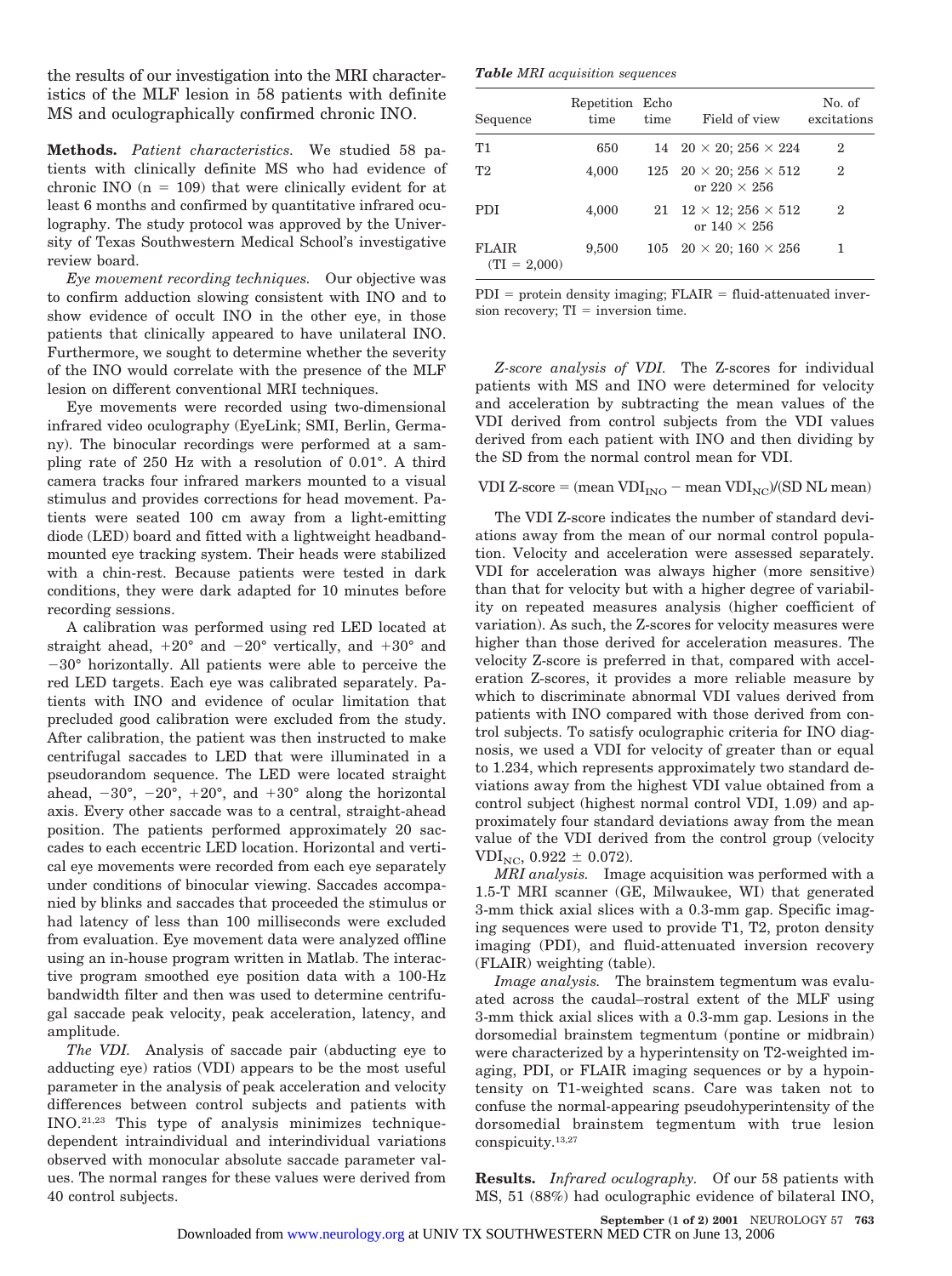

*Figure 1. An infrared oculogram illustrates a 30° leftward saccade. Classic features of internuclear ophthalmoparesis are shown, including slowing of the adducting eye (large straight arrow) and abduction nystagmus (small arrows). Ultimately, the slow adducting eye achieves the target (curved arrow).*

and 7 (12%) were unilateral (109 total). Infrared oculograms showed the classic features of INO, including adduction slowing and abduction nystagmus in the fellow eye (figure 1). A number of the cases of INO identified oculographically were not evident on clinical examination, even when observing the saccadic phase of optokinetic nystagmus. In fact, a number of patients who were suspected of having unilateral INO were found to have significant bilateral adduction slowing on infrared oculography. The least severe INO group had VDI values from 1.24 to 1.50, which corresponded to Z-scores of 4.4 to 8 for velocity and 2.9 to 5.7 for acceleration. In the most severe group, characterized by a VDI range of 4.5 to 5.0, the Z-scores were 49.7 to 56.6 for velocity and 37.6 to 42.9 for acceleration. These observations show the striking ability to discriminate between patients with INO and control subjects, including those with the most subtle component of adduction slowing.

*MRI analysis of the MLF in INO.* Of the 58 patients with MS and INO, all were found to have evidence of an abnormality in the region of the MLF on PDI. Fifty-one (88%) had MLF lesions on T2-weighted imaging, and only 28 (48%) were evident on FLAIR imaging. Although two different fields of view were assessed for PDI and T2 weighted images (table), we did not find any differences between them in our ability to show a definite MLF lesion, although lesion conspicuity was superior for the 512 matrix than for the 256 matrix.

Fifty-four (93%) patients had lesions in the pontine MLF region (figure 2). Even in circumstances in which T2-weighted and FLAIR imaging techniques were equivocal in showing the MLF lesion, PDI provided clear confirmation of lesion conspicuity (figure 3). With PDI, 38 (66%) had lesions in the midbrain ventral to the cerebral aqueduct (figure 4), and 34 (59%) had lesions at both locations. Evidence of T1 hypointensity (short repetition time [TR] and short echo time [TE]) in the region of the MLF was observed in only one (2%) patient. The lesional abnormality was large and extended into the right lateral pons spanning portions of the tegmentum and basis pontis. In all other cases, tegmentum hypointensity could not be identified.

There was no correlation between the severity of the VDI of INO with the presence or absence of an MLF lesion on any imaging technique. Subjectively, larger lesions did not appear to predict a more severe VDI. Furthermore, those patients with unilateral INO did not appear to have MLF lesions restricted to the involved side, but instead had lesions that crossed the midline of the brainstem tegmentum. This is not surprising because of the recognized heterogeneity and poor specificity of lesions identified by conventional MRI techniques (T2, PDI, and FLAIR).

Only two (29%) of the seven patients with unilateral INO had evidence of an MLF lesion on FLAIR imaging, compared with 51% of patients with bilateral INO. This observation suggests that dorsomedial brainstem tegmentum lesions large enough to cross the midline and involve both MLF, are more likely to produce sufficient conspicuity to be identified on FLAIR imaging compared with those that are restricted to one side. In contrast, all the unilateral cases were found to have identifiable lesions by PDI.

**Discussion.** Our neurophysiologic observations with infrared video oculography, using the VDI, show the ability to discriminate between patients



*Figure 2. (A) A lesion in the dorsomedial pons (arrow) is illustrated on proton density imaging*  $(256 \times 512$  *matrix) that extends into the ventral tegmentum. Other areas of hyperintensity are also evident (arrowhead). (B) A T1-weighted scan from the corresponding level fails to show any hypointensity or black holes.*

**764** NEUROLOGY 57 **September (1 of 2) 2001** Downloaded from [www.neurology.org](http://www.neurology.org) at UNIV TX SOUTHWESTERN MED CTR on June 13, 2006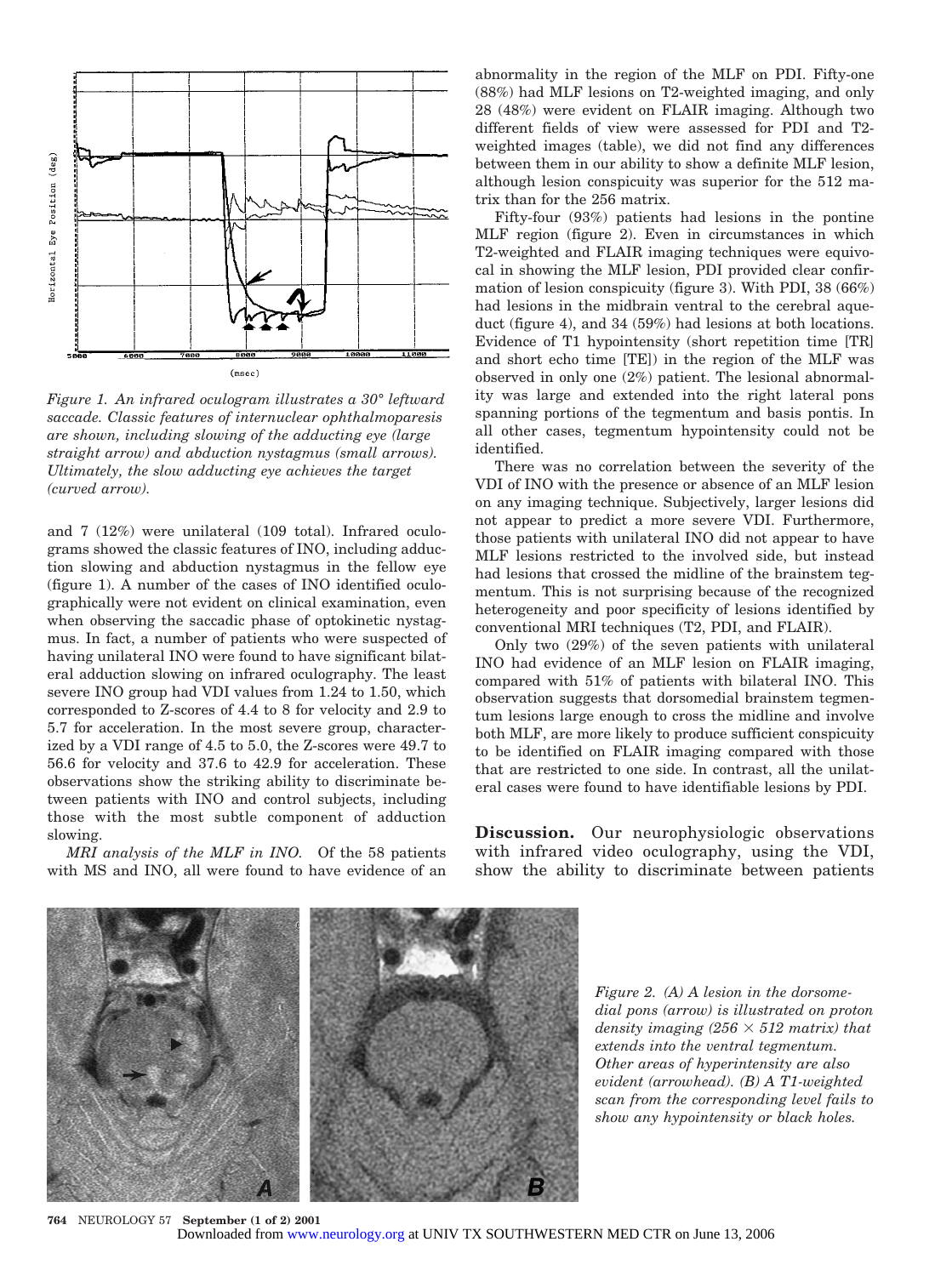

*Figure 3. In this sequence of images, an inconspicuous abnormality extending from the subependymal zone of the pontine tegmentum (curved arrow) is confirmed on proton density imaging (140 256 matrix) (A), but not with T2-weighted im*aging  $(220 \times 256$  matrix) (B) or fluid-attenuated inversion recovery (C) imaging techniques. Although there is the sugges*tion of hyperintensity (arrows) on T2-weighted and fluid-attenuated inversion recovery imaging, this finding could easily be confused with the normal pseudohyperintensity that is commonly observed in this region of the brainstem.*

with INO and healthy control subjects, including those with the most subtle component of adduction slowing. In fact, many of the mildest cases of INO evaluated with oculography were occult on clinical grounds. The identification of INO in patients with MS may be important in that it may confirm evidence of a second site of inflammatory demyelination, confirming dissemination of lesions in the CNS. For example, evidence of subclinical slowing of adduction in patients with monosymptomatic optic neuritis significantly increases the likelihood of developing clinically definite MS. In one study, 22 patients were examined and 9 were shown to have evidence of adduction slowing by oculography. Seven (78%) of the nine patients developed definite MS within 2.2 years. $29$ 

In a study that examined nine patients with definite MS and INO, four were shown to have MLF region lesions on T2 spin-echo imaging with a 0.5-T magnet and slice thickness of 5 to 9 mm.25 The lower magnetic field strength and larger image slice thickness may have accounted for the lower detection rate of lesions compared with that in our study. In contrast, the ability of PDI (at 1.5 T with 3-mm cuts) to confirm the presence of an MLF lesion in each of our 58 patients with oculographically confirmed INO suggests that careful imaging analysis can show a lesion in an eloquent neuroanatomic pathway in most patients. Syndromes related to lesions in the posterior fossa and spinal cord are responsible for a significant component of MS-related disability. Our results show that all the patients with confirmed INO have evidence of high signal intensity abnormalities in the brainstem tegmentum in the region of the MLF, which is best identified with PDI. The reduced capability of FLAIR and T1-weighted MR techniques to identify such lesions, as compared with PDI, strongly suggests that imaging batteries for MS should include PDI sequences.

In this study, it was common to identify MLF region lesions at multiple brainstem levels. As such, it is generally not feasible to ascertain which area of conspicuity constitutes the causative location for INO in individual patients. One important caveat with respect to INO is that there has not been any published investigation that has assessed neurophysiologic evidence of INO in patients with MLF lesions on MRI. Our patients were selected for imaging analysis on the basis of evidence of INO as confirmed on infrared video oculography. We have not performed a more general screening of our patients with MS to identify those with MLF location lesions who have corresponding evidence of adduction slowing on oculography. Such an analysis would be of great importance in terms of the specificity of the lesion in INO.

Fluid-attenuated inversion recovery imaging has improved the conspicuity of white matter lesions, especially in the supratentorial periventricular zones and at the gray-white junction, whereas it detects fewer lesions in the posterior fossa compared to conventional spin echo (CSE).30,31 In one study, CSE identified 138 posterior fossa lesions, whereas only 66 abnormalities (48%) could be shown on FLAIR.30 The FLAIR technique is influenced by CSF and vascular flow artifacts, both of which are prominent in the posterior fossa, potentially accounting for the reduced lesion detection rate in this region when compared with CSE.32 In the same study, the superiority of FLAIR with respect to identifying gray-white junction lesions was confirmed by showing 542 lesions, compared with only 306 by CSE. The two techniques were comparable with respect to periventricular lesion confirmation, despite the greater conspicuity of FLAIR. In another study, it was shown that CSE detects a larger volume of posterior fossa lesions compared with FLAIR and that posterior fossa and cerebellar lesions correlate strongest with functional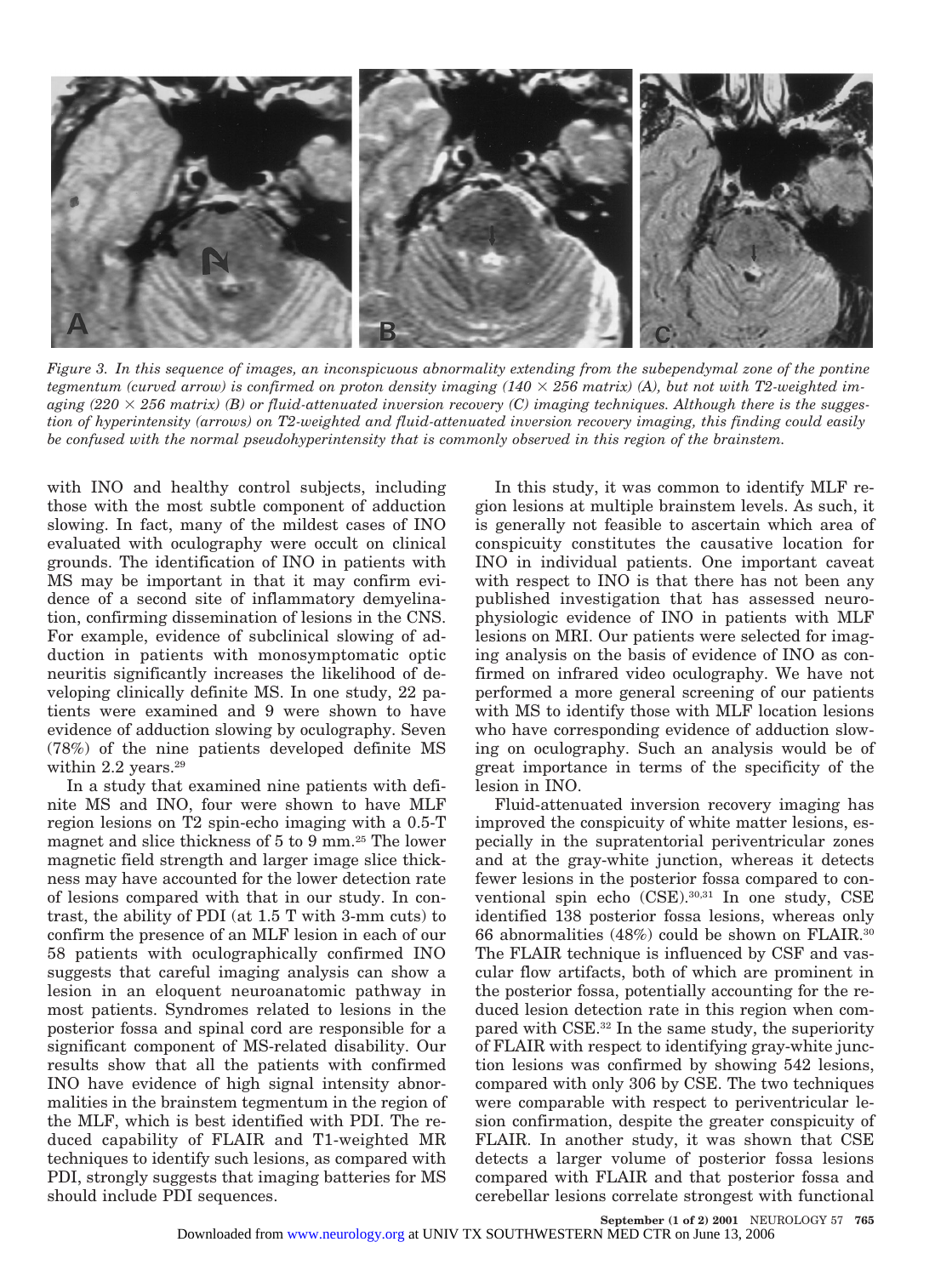

*Figure 4. A midbrain lesion in the region of the MLF is observed ventral to the cerebral aqueduct (open arrows). The lesion is most conspicuous on proton density imaging*  $(140 \times 256 \text{ matrix})$  *(A) compared with T2 (220*  $\times$  *256 matrix) (B). T1-weighted imaging failed to show evidence of any hypointensity (C). In another patient, a rostral midbrain lesion is localized to the dorsal tegmentum, ventral to the aqueduct, best seen on proton density imaging (short arrow) (D) compared with T2-weighted (long arrow) (E) or fluid-attenuated inversion recovery (lesion absent) (F) imaging.*

status score compared with other sites (periventricular and subcortical).<sup>33</sup>

We provide corroborative evidence on the superiority of PDI compared with FLAIR in confirming the presence of a posterior fossa lesion associated with a distinctive clinical syndrome. Our finding that only 48% of the lesions identified with PDI were observed with FLAIR represents the same detection rate for posterior fossa lesions as previously reported.30

MS lesions that are hypointense on T1-weighted (short TR and short TE) sequences (i.e., "black holes") (correspondingly bright on T2-weighted images) have been associated with histopathologic evidence of more severe tissue disorganization corresponding to demyelination and axonal loss.<sup>34</sup> Furthermore, the degree of T1 hypointensity is significantly correlated with the percentage of residual axons in MS tissue. In one study, T1-isointense MS tissue shows 75% residual axon density, whereas severely hypointense lesions show only 30% residual axons.34 Nevertheless, these abnormalities are infrequently observed in the posterior fossa. In a study involving 65 patients with MS and chronic lesions, half of 1,274 supratentorial lesions were characterized by severe hypointensity on T1-weighted MRI,

whereas severe hypointensities were not seen in the optic nerve or spinal cord, and in only 1 of 168 chronic brainstem lesions (all others were isointense with brain).<sup>35</sup> These findings suggest that neuroanatomically eloquent lesions produce distinctive physical disability and chronic tissue destruction, without necessarily being associated with corresponding T1 hypointensities.36-39 Our observations support this contention; only 1 of our 58 patients with chronic INO had evidence of brainstem tegmentum hypointensity.

Although there is currently no established explanation for this discrepancy, brainstem and spinal cord white matter is structured in bundles of longitudinal parallel pathways. In contrast, the supratentorial white matter involves a more complicated arrangement of many crossing pathways that lead to a more reticular configuration. Damage to the brainstem and spinal cord white matter bundles may be followed by apposition of unaffected surrounding tissue bundles that eliminate the potential for tissue cavitary change, and therefore the development of black holes. Apposition of fascicular bundles after tissue injury may culminate in a shrinkage effect, ultimately leading to tissue loss and atrophy. This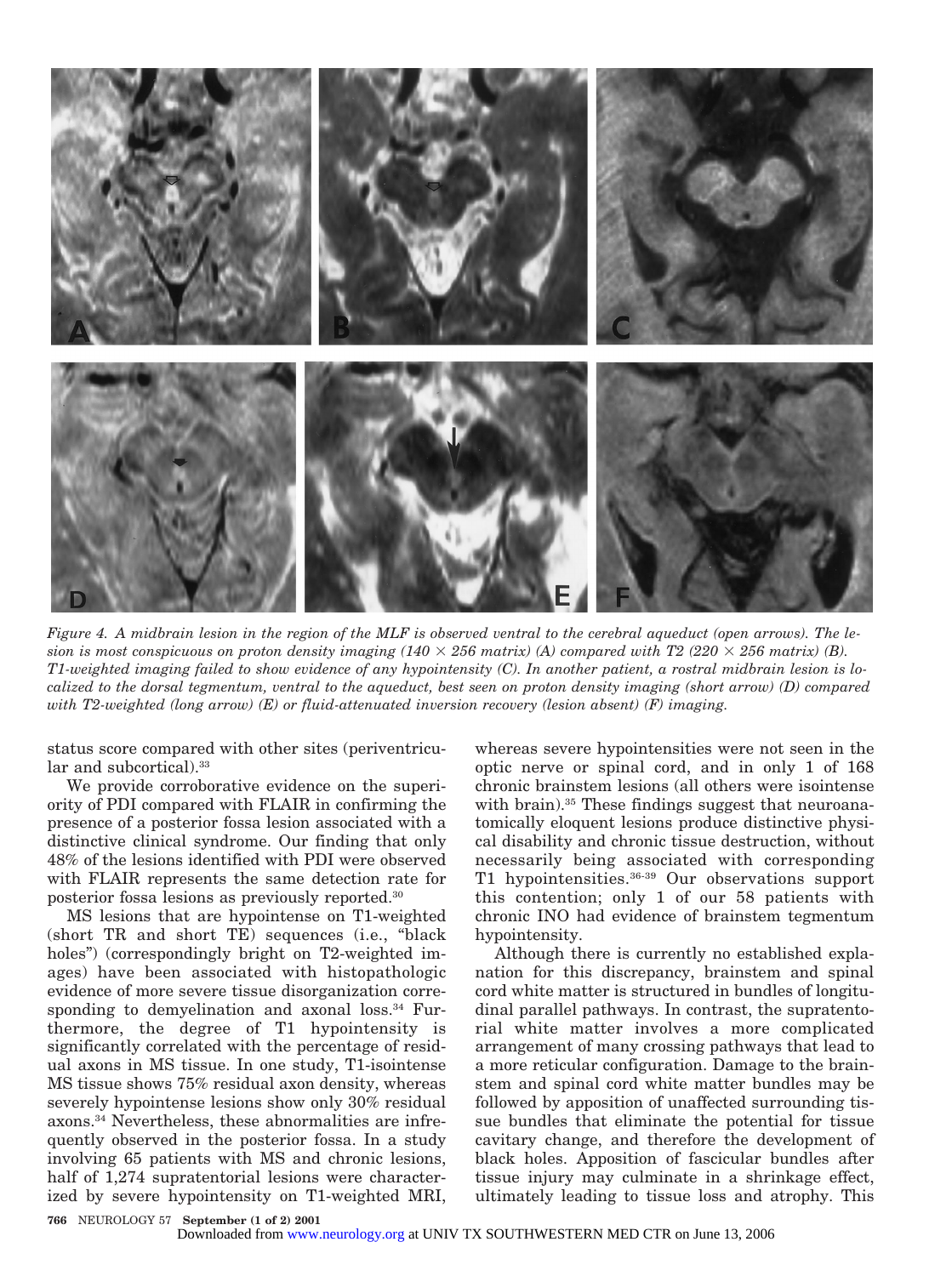process may explain the observed atrophy that can be seen in the spinal cord, optic nerve, and brainstem (in conjunction with fourth ventricular enlargement).40 In contrast, supratentorial white matter lesions potentially disrupt pathways with disparate trajectories where postinjury tissue apposition is less likely to occur, thereby resulting in the development of black holes.

Unfortunately, the presence of white matter abnormalities on conventional imaging techniques cannot be correlated to specific histopathologic changes that might be useful to predict clinical and neurophysiologic severity. Lesions that are primarily demyelinating, with sparing of axon cylinders, might be more responsive to physiologic enhancers and therapies that promote myelin repair. Alternately, when substantial axonal disorganization has occurred, one would predict less capability for such therapeutic responses. With our ability to sensitively characterize the neurophysiologic severity of INO, we now hope to correlate these findings to changes on more sophisticated MR measures, including magnetization transfer and diffusion tensor imaging.

#### **References**

- 1. Miller DH, Grossmann RI, Reingold SC, McFarland HF. The role of magnetic resonance techniques in understanding and managing multiple sclerosis. Brain 1998;121:3–24.
- 2. Paty DW, Oger JJ, Kastrukoff LF, et al. MRI in the diagnosis of MS: a prospective study with comparison of clinical evaluation, evoked potentials, oligoclonal banding, and CT. Neurology 1988;38:180–185.
- 3. Paty DW, Li DK. Interferon beta-1b is effective in relapsingremitting multiple sclerosis. II. MRI analysis results of a multicenter, randomized, double-blind, placebo-controlled, trial. UBC MS/MRI Study Group and the IFNB Multiple Sclerosis Study Group. Neurology 1993;43:662–667.
- 4. Jacobs LD, Cookfair DL, Rudick RA, et al. Intramuscular interferon beta-1a for disease progression in relapsing multiple sclerosis. The Multiple Sclerosis Collaborative Research Group (MSCRG). Ann Neurol 1996;39:285–294.
- 5. Moreau T, Thorpe J, Miller D, et al. Preliminary evidence from magnetic resonance imaging for reduction in disease activity after lymphocyte depletion in multiple sclerosis. Lancet 1994;344:298–301.
- 6. van Oosten BW, Lai M, Hodgkinson S, et al. Treatment of multiple sclerosis with the monoclonal anti-CD4 antibody cM-T412:results of a randomized, double-blind, placebocontrolled, MR monitored phase II trial. Neurology 1997;49: 351–357.
- 7. Pozzilli C, Bastianello S, Koudriavtseva T, et al. Magnetic resonance imaging changes with recombinant human interferon-beta-1a:a short term study in relapsing-remitting multiple sclerosis. J Neurol Neurosurg Psychiatry 1996;61:251–258.
- 8. IFNB Study Group, University of British Columbia MS/MRI Analysis Group. Interferon  $\beta$ -1b in the treatment of MS: final outcome of the randomized controlled trial. Neurology 1995; 45:1277–1285.
- 9. Thompson AJ, Kermode AG, MacManus DG, et al. Patterns of disease activity in multiple sclerosis: clinical and magnetic resonance imaging study. BMJ 1990;300:631–634.
- 10. Koopsman RA, Li DKB, Grochowski E, et al. Benign versus chronic progressive multiple sclerosis: magnetic resonance imaging features. Ann Neurol 1989;25:74–81.
- 11. Thompson AJ, Kermode A, MacManus D, et al. Patterns of disease activity in multiple sclerosis: clinical and magnetic resonance imaging study. BMJ 1990;300:631–634.
- 12. Thompson AJ, Miller D, Youl B, et al. Serial gadolinium enhanced MRI in relapsing-remitting multiple sclerosis of varying disease duration. Neurology 1992;42:60–63.
- 13. Atlas SW, Grossman RI, Savino PJ, et al. Internuclear ophthalmoplegia: MR-anatomic correlation. Am J Neuroradiol 1987;8:243–247.
- 14. Miller DH, Newton MR, van der Poel JC, et al. Magnetic resonance imaging of the optic nerve in optic neuritis. Neurology 1988;38:175–179.
- 15. Youl BD, Turano G, Miller DH, et al. The pathophysiology of optic neuritis: an association of gadolinium leakage with clinical and electrophysiological deficits. Brain 1991;114:2437– 2450.
- 16. Lee DH, Simon JH, Szumowski J, et al. Optic neuritis and orbital lesions: lipid suppressed chemical shift imaging. Radiology 1991;179:543–546.
- 17. Muri RM, Meienberg O. The clinical spectrum of internuclear ophthalmoplegia in multiple sclerosis. Arch Neurol 1985;42: 851–855.
- 18. Meienberg O, Muri R, Rabineau PA. Clinical and oculographic examinations of saccadic eye movements in the diagnosis of multiple sclerosis. Arch Neurol 1986;43:438–443.
- 19. Cogan DG, Kubik CS, Smith SL. Unilateral internuclear ophthalmoplegia: report of eight clinical cases with one postmortem study. Arch Ophthalmol 1950;44:783–796.
- 20. Smith JL, Cogan DG. Internuclear ophthalmoplegia: a review of 58 cases. Arch Ophthalmol 1959;61:687–694.
- 21. Flipse JP, Straathof CSM, Van der Steen J, et al. Binocular saccadic eye movements in multiple sclerosis. J Neurol Sci 1997;148:53–65.
- 22. Crane TB, et al. Analysis of characteristic eye movement abnormalities in internuclear ophthalmoplegia. Arch Ophthalmol 1983;101:206–210.
- 23. Ventre J, et al. Saccade metrics in multiple sclerosis: versional velocity disconjugacy as the best clue? J Neurol Sci 1991;102:144–149.
- 24. Haller KA, Miller-Meeks M, Kardon R. Early magnetic resonance imaging in acute traumatic internuclear ophthalmoplegia. Ophthalmol 1990;97:1162–1165.
- 25. Mutschler AM, et al. Internuclear ophthalmoplegia in 14 patients: clinical and topographic correlation using magnetic resonance imaging. Neuroophthalmology 1990;10:319–325.
- 26. Bogousslavsky J, et al. Correlates of brain-stem oculomotor disorders in multiple sclerosis. Arch Neurol 1986;43:460–463.
- 27. Alexander JA, Castillo M, Hoffman JC. Magnetic resonance findings in a patient with internuclear ophthalmoplegia. J Clin Neuro-ophthalmol 1991;11:58–61.
- 28. Tedeschi G, Allocca S, Di Constanzo A, Diano A, Bonavita V. Role of saccadic analysis in the diagnosis of multiple sclerosis in the era of magnetic resonance imaging. J Neurol Neurosurg Psychiatry 1989;52:967–969.
- 29. Tsironi E, Anastasopoulos D, Lagos G, et al. Subclinical saccadic adduction slowing in patients with monosymptomatic unilateral optic neuritis predicts the development of multiple sclerosis. Neuroophthalmology 1998;20:203–209.
- 30. Gawne-Cain ML, O'Riordan JI, Thompson AJ, et al. Multiple sclerosis lesion detection in the brain. Neurology 1997;49:364–370.
- 31. Filippi M, Yousry TA, Brandi L, et al. Quantitative assessment of MRI lesion load in multiple sclerosis. A comparison of conventional spin-echo with fast fluid attenuation inversion recovery. Brain 1996;119:1349–1455.
- 32. Rydberg JN, Hammond CA, Grimm RC, et al. Initial clinical experience in MR imaging of the brain with fast fluidattenuated inversion-recovery pulse sequence. Radiology 1994;193:173–180.
- 33. Gawne-Cain ML, O'Riordan JI, Coles A, et al. MRI lesion volume measurement in multiple sclerosis and its correlation with disability: a comparison of fast fluid attenuated inversion recovery (fFLAIR) and spin echo sequences. J Neurol Neurosurg Psychiatry 1998;64:197–203.
- 34. van Walderveen MAA, Kamphorst W, Scheltens P, et al. Histopathological correlate of hypointense lesions on T1-weighted spin-echo MRI in multiple sclerosis. Neurology 1998;50:1282– 1288.

**September (1 of 2) 2001** NEUROLOGY 57 **767** Downloaded from [www.neurology.org](http://www.neurology.org) at UNIV TX SOUTHWESTERN MED CTR on June 13, 2006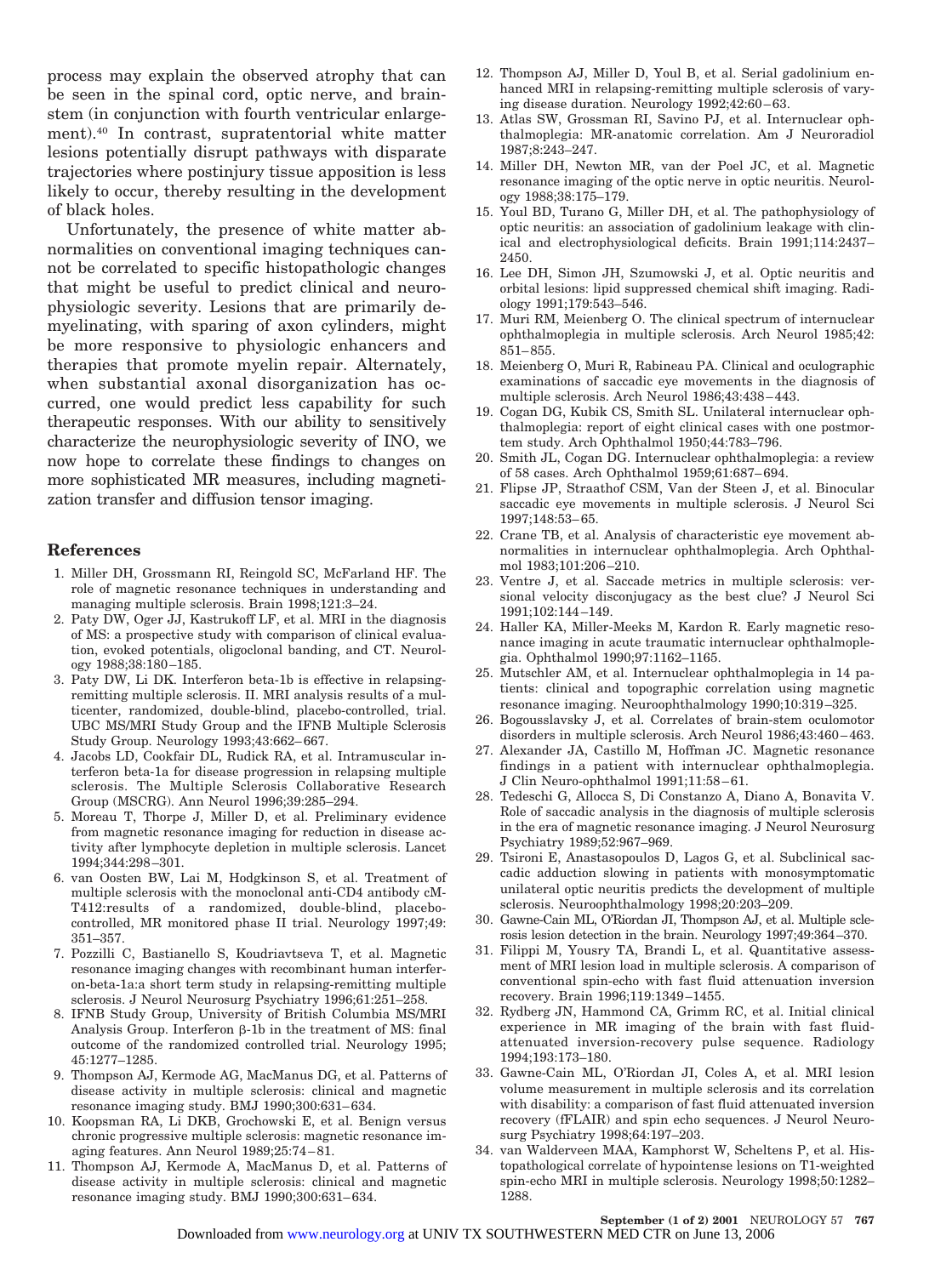- 35. Gass A, Filippi M, Rodegher ME, et al. Characteristics of chronic MS lesions in the cerebrum, brainstem, spinal cord, and optic nerve on T1-weighted MRI. Neurology 1998;50:548–550.
- 36. Youl BD, Turano G, Miller DH, et al. The pathophysiology of acute optic neuritis: an association of gadolinium leakage with clinical and electrophysiological deficits. Brain 1992;114: 2437–2450.
- 37. Filippi M, Paty D, Kappos L, et al. Correlations between changes in disability and T2-weighted brain MRI activity in multiple sclerosis. Neurology 1995;45:255–260.
- 38. Rao SM, Leo GJ, Haughton VM, et al. Correlation of magnetic resonance imaging with neuropsychological testing in multiple sclerosis. Neurology 1989;39:161–166.
- 39. Kidd D, Thorpe JW, Kendall BE, et al. Spinal cord MRI using multi-array coils and fast spin echo. 1. Findings in multiple sclerosis. Neurology 1993;43:2632–2637.
- 40. Losseff N, Webb SL, O'Riordan JI, et al. Spinal cord atrophy and disability in multiple sclerosis, a new reproducible and sensitive MRI method with potential to monitor disease progression. Brain 1996;119:101–108.

# **CME Individual semicircular canal function in superior and inferior vestibular neuritis**

S.T. Aw, MBBS, PhD; M. Fetter, MD, PhD; P.D. Cremer, MBBS, FRACP, PhD; M. Karlberg, MD, PhD; and G.M. Halmagyi, MD, FRACP

**Article abstract—***Objective:* To examine the concept of selective superior and inferior vestibular nerve involvement in vestibular neuritis by studying the distribution of semicircular canal (SCC) involvement in such patients. *Background:* Vestibular neuritis was traditionally thought to involve the superior and inferior vestibular nerves. Recent work suggests that in some patients, only the superior nerve is involved. So far there are no reported cases of selective involvement of the inferior vestibular nerve. *Methods:* The authors measured the vestibuloocular reflex from individual SCC at natural head accelerations using the head impulse test. The authors studied 33 patients with acute unilateral peripheral vestibulopathy, including 29 with classic vestibular neuritis and 4 with simultaneous ipsilateral hearing loss, 18 healthy subjects and 15 surgical unilateral vestibular deafferented patients. *Results:* In patients with preserved hearing, eight had deficits in all three SCC, suggesting involvement of the superior and inferior vestibular nerves. Twenty-one had a lateral SCC deficit or a combined lateral and anterior SCC deficit consistent with selective involvement of the superior vestibular nerve. Two patients with ipsilateral hearing loss had normal caloric responses and an isolated posterior SCC deficit on impulsive testing. The authors propose that these two patients had a selective loss of inferior vestibular nerve function. *Conclusion:* Vestibular neuritis can affect the superior and inferior vestibular nerves together or can selectively affect the superior vestibular nerve.

NEUROLOGY 2001;57:768–774

Sudden total unilateral loss of vestibular function attributable to disease or injury results in a stereotyped clinical syndrome consisting of vertigo, nystagmus, postural imbalance, nausea, and vomiting.1 The nystagmus is predominantly horizontal with a torsional component and beats away from the side of the lesion. These symptoms and signs invariably resolve almost completely by a process of central com-

Additional material related to this article can be found on the *Neurology* Web site. Go to www.neurology.org and scroll down the Table of Contents for the September 11 issue to find the title link for this article.

pensation, even when peripheral vestibular function does not recover.

Sudden spontaneous unilateral loss of vestibular function, acute unilateral peripheral vestibulopathy, with preserved hearing and no other symptoms or signs of brainstem dysfunction, is generally attributed to viral infection and is called vestibular neuritis (VN).1,2 It has been suggested that reactivation of herpes simplex type 1 virus<sup>3</sup> could cause VN in a manner resembling facial palsy (Bell's palsy) and sudden unilateral hearing loss. At least in the early phases of VN, lateral semicircular canal (SCC) func-

From the Department of Neurology (Drs. Aw, Cremer, and Halmagyi), Royal Prince Alfred Hospital, Sydney, Australia; Department of Neurology (Dr. Fetter), Eberhard-Karls University, Tübingen, Germany; and Department of Otorhinolaryngology (Dr. Karlberg), Lund University Hospital, Lund, Sweden. Supported by the Garnett Passe and Rodney Williams Memorial Foundation, National Health and Medical Research Council and Neurology Department Trustees, Royal Prince Alfred Hospital Australia, the Swedish Medical Research Council, the Wenner-Gren Foundations, and the Maggie Stephens Foundation.

Received December 12, 2000. Accepted in final form April 24, 2001.

Address correspondence and reprint requests to Dr S.T. Aw, Department of Neurology, Royal Prince Alfred Hospital, Missenden Road, Camperdown, NSW 2050, Sydney, Australia; e-mail: sweea@icn.usyd.edu.au